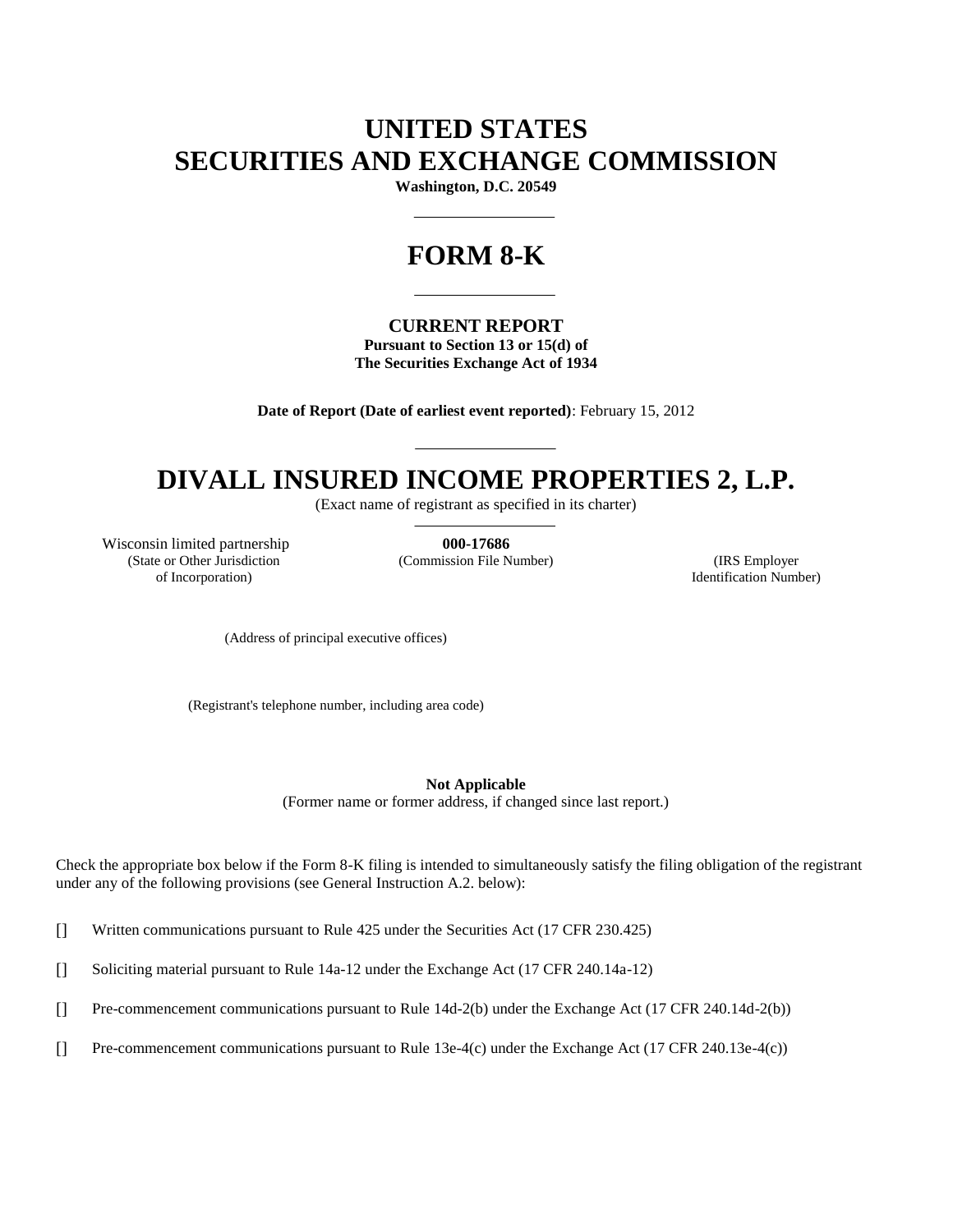## **Item 2.02. Results of Operations and Financial Condition**

Attached to this Form 8-K as Exhibit 99.1, is a copy of the 2011 Fourth Quarter Newsletter ("the Newsletter") letter to be sent by DiVall Insured Income Properties 2, LP ("the Partnership") to its limited partners ("the Limited Partners") on or about February 15, 2012. The Newsletter informs the Limited Partners of certain financial and distribution information and other events relevant to the Partnership for the fourth quarter of 2011 and for the year-ended December 31, 2011, and for the upcoming fiscal year 2012.

## **Item 7.01. Regulation FD Disclosure**

Attached to this Form 8-K as Exhibit 99.2, is a copy of a letter to be sent by the Partnership to its Limited Partners on or about February 15, 2012 from the General Partner, in connection with, among other things, the Partnership's annual statement of the Net Unit Value ("NUV") of each Limited Partner Unit ("Unit"), being the Partnership's estimate of the NUV for purposes of the Employee Retirement Income Security Act, as amended (ERISA), which letter, is incorporated by reference in its entirety into this report.

In order for qualified plans to report account values as required by ERISA, we provide an estimated NUV on an annual basis. As of December 31, 2011, the annual statement of NUV for our Limited Partners subject to ERISA was estimated to approximate \$305 per Unit. The estimated NUV was determined by the use of a combination of different indicators and an internal assessment of value utilizing a common means of valuation, primarily under the direct capitalization method as of December 31, 2011. No independent appraisals were obtained or are planned to be obtained. The annual statement of estimated NUV for Limited Partners subject to ERISA and to certain other plan investors is only an estimate and may not reflect the actual NUV. It should be noted that ERISA plan fiduciaries and IRA custodians may use estimated NUV valuations obtained from other sources, such as prices paid for the Registrant's units in secondary markets, and that such estimated unit valuations may well be lower than those estimated by the General Partner. The annual statement of estimated NUV is based on the estimated value of the Partnership's Units as of the end of our fiscal year. As with any valuation methodology, the General Partner's methodology is based upon a number of estimates and assumptions that may not be accurate or complete. Different parties with different assumptions and estimates could derive a different estimated NUV. Accordingly, with respect to the estimated NUV, the Partnership can give no assurance that:

- an investor would be able to resell his or her units at this estimated NUV;
- an investor would ultimately realize distributions per unit equal to the Partnership's estimated NUV per Unit upon the liquidation of all of the Partnership's assets and settlement of its liabilities;
- the Partnership's units would trade at the estimated NUV in a secondary market; or
- the methodology used to estimate the Partnership's NUV would be acceptable to FINRA or under ERISA for compliance with their respective reporting requirements.

The information furnished pursuant to this "Item 2.02 Results for Operations and Financial Condition" and "Item 7.01 Regulation FD Disclosure," of Form 8-K and the information contained in Exhibits 99.1 and 99.2, shall not be deemed to be "filed" for the purposes of Section 18 of the Exchange Act (as amended, the "Exchange Act") or otherwise subject to the liabilities of that section. Such information may only be incorporated by reference in another filing under the Exchange Act or the Securities Act of 1933 if such subsequent filing specifically references this current report on Form 8-K. In addition, the furnishing of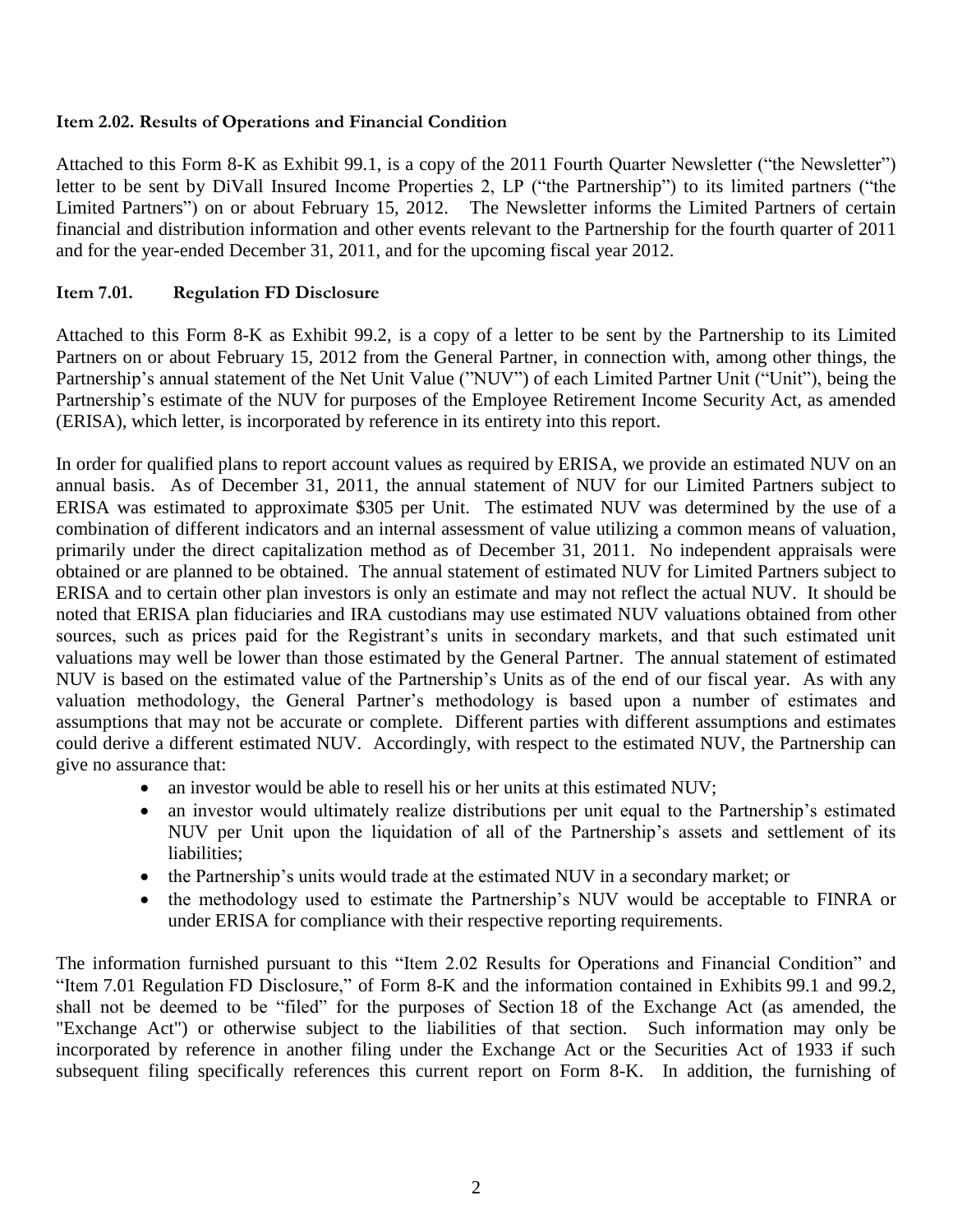information in this current report on Form 8-K is not intended to, and does not, constitute a determination or admission by the Partnership that the information is material or complete.

# **Forward-Looking Statements**

This current report on Form 8-K, and the information contained in Exhibit 99.1 and Exhibit 99.2 incorporated herein, contain forward-looking statements within the meaning of the safe harbor provisions of the Private Securities Litigation Reform Act of 1995. Such forward-looking statements include statements describing the objectives, projections, estimates or future predictions of the Partnership's operations. These statements may be identified by the use of forward-looking terminology such as "anticipates," "believes," "could," "estimate," "expect," "will," or other variations on these terms. The Partnership cautions that by their nature forward-looking statements involve risk or uncertainty and that actual results may differ materially from those expressed in any forward-looking statements as a result of such risks and uncertainties, including but not limited to: future economic and market conditions; changes in the commercial real estate markets, uncertainties related to tenant operations [insert other risks as appropriate].

All forward-looking statements contained in Exhibit 99.1 and Exhibit 99.2 incorporated herein are expressly qualified in their entirety by this cautionary notice. The reader should not place undue reliance on such forwardlooking statements, since the statements speak only as of the date that they are made and the Partnership has no obligation and does not undertakes publicly to update, revise or correct any forward-looking statement for any reason.

# **Item 9.01 Financial Statements and Exhibits**

# (d) **Exhibits**

The following exhibits are included with this Report:

- 99.1 Fourth Quarter 2011 Newsletter of the Partnership.
- 99.2 Letter to Limited Partners of DiVall Insured Income Properties2, LP from General Partner, dated February 15, 2012.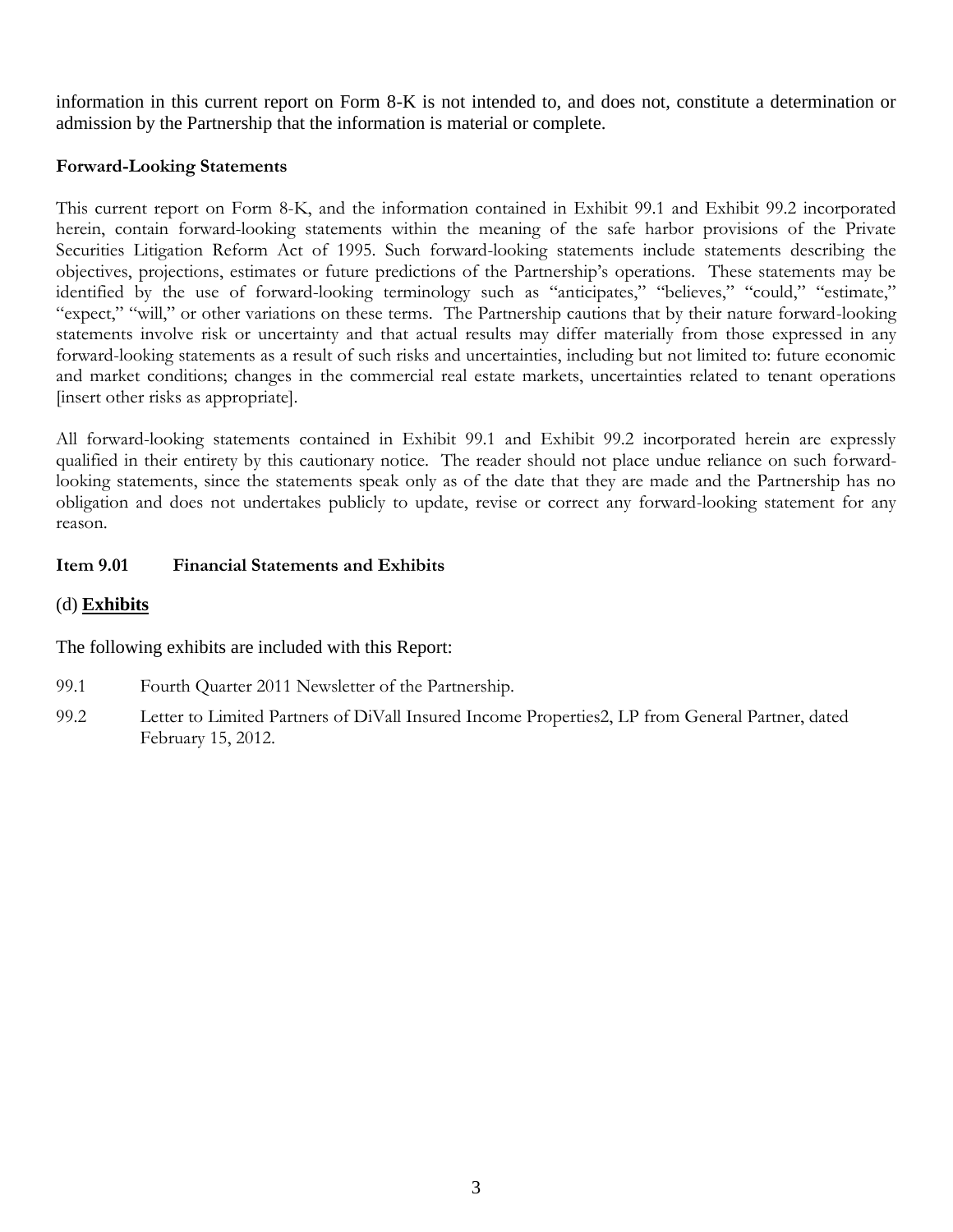# **SIGNATURES**

Pursuant to the requirements of the Securities Exchange Act of 1934, the registrant has duly caused this report to be signed on its behalf by the undersigned hereunto duly authorized.

> **DiVall Insured Income Properties 2, LP** (Registrant) By: The Provo Group, Inc., General Partner

Date: February 15, 2012 By: /s/ Bruce A. Provo\_\_\_\_\_\_\_\_\_\_\_\_\_\_\_\_\_\_\_\_\_\_\_\_\_\_\_\_\_\_\_\_\_\_ Bruce A. Provo, its President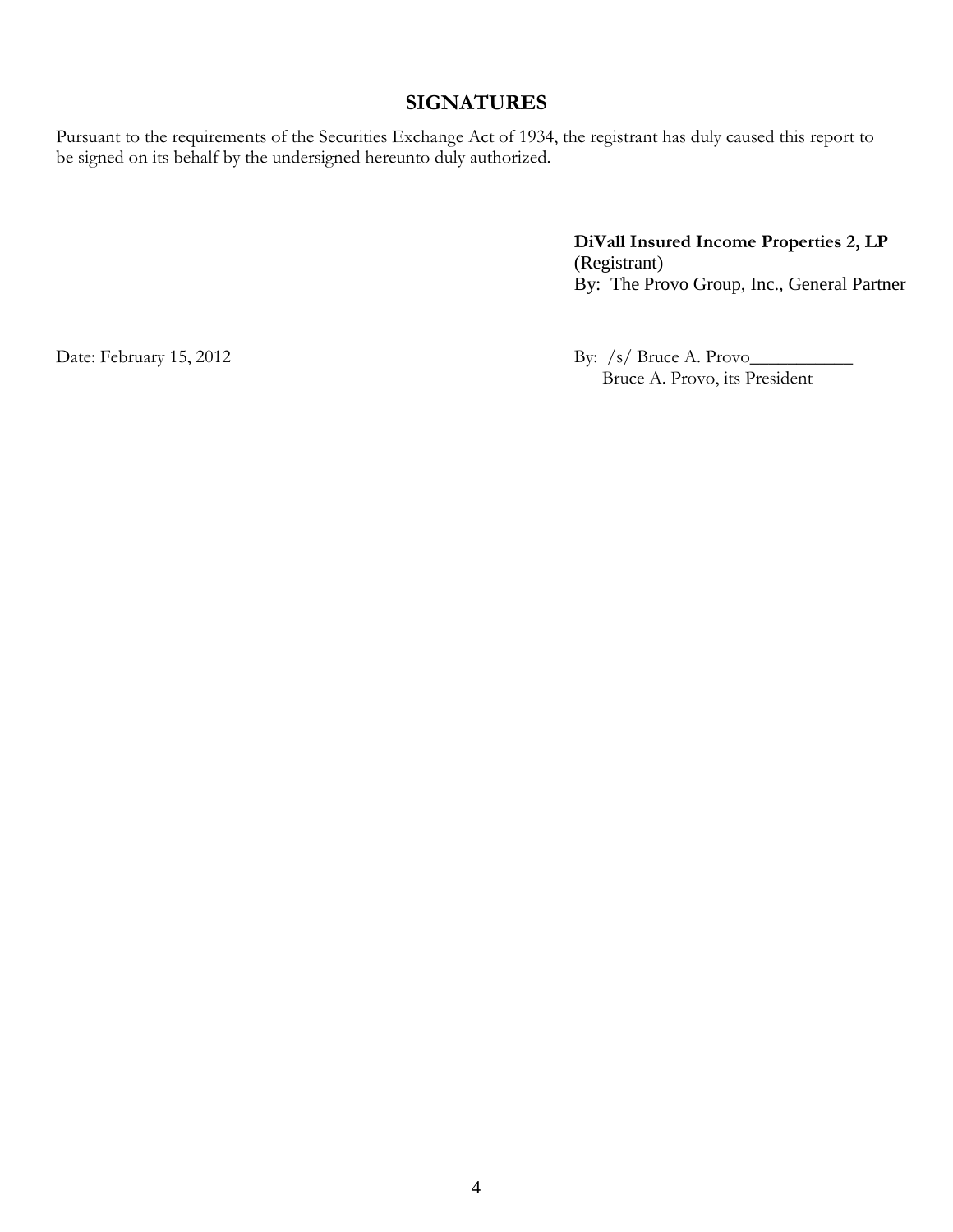# **DiVall Insured Income Properties 2, L.P.**

QUARTERLY NEWS

February 15, 2012

# **A Publication of The Provo Group, Inc. FOURTH QUARTER**

**2011**

### *FOURTH QUARTER OF 2011 DISTRIBUTION…*

The Partnership is distributing \$640,000 for the Fourth Quarter of 2011, which is \$13.83 per unit. This includes \$196,000 (\$4.24 per unit) from adjusted operating and other investment cash flows, which is \$54,000 (\$1.17 per unit) less than the original budgeted amount due primarily to the China Super Buffet vacancy; and \$444,000 (\$9.59 per unit) from the sale of the Denny's property in November of 2011, which we did not budget at the beginning of the year.

#### *ADDITIONAL FINANCIAL INFORMATION CAN BE ACCESSED…*

 For further Quarterly 2011 unaudited financial information, see the Partnership's interim financial reports filed on Form 10-Q. A copy of the First, Second and Third Quarter 2011 10-Q's and other public reports can be viewed and printed free of charge at the Partnership's website at [www.divallproperties.com](http://www.divallproperties.com/) or at the SEC's website at [www.sec.gov.](http://www.sec.gov/) The Partnership's 2011 Annual Report on Form 10-K is anticipated to be filed with the SEC by March 31, 2012, at which time the report can also be accessed via the websites.  $\equiv$ 

#### **DISTRIBUTION HIGHLIGHTS**

- **\$640,000 (\$13.83 per unit)** distributed for the **fourth q**uarter of 2011, (see **Adjusted Condensed Statements of Cash Flows attached**).
- **\$1,390,000 (\$30.03 per unit)** distributed for the **first through fourth** Quarters of 2011, (see **Adjusted Condensed Statements of Cash Flows attached**).

**Between \$1,591.75 and \$1,442.57** is the range of cumulative total distributions per unit from the *first* unit sold to the *last* unit sold before the offering closed (3/90), respectively. (Distributions are from both adjusted cash flow from operations and "net" cash activity from financing and investing activities).

#### *PARTNERSHIP OUTLOOK for 2012…*

As of December 31, 2011, 12 of the 13 Partnership properties were leased and all operating tenants were continuing to abide by the terms of their leases. The Applebee's lease is set to expire during the fourth quarter of 2012, and Management projects that the lease will be extended. Management plans to continue its objective to preserve capital and sustain property values, while selectively working to dispose of weaker investment properties, such as the Denny's, Phoenix, AZ property which was sold in November of 2011 (see Property Sold and Other Property Highlights on page 2 for further information).

Based on current projections, the Partnership anticipates distributing an aggregate of \$1.07 million (\$23.12 per unit) from adjusted operating cash flows and "net" cash activity from investing and financing activities for the four quarters of 2012. \$210,000 (\$4.54 per unit) is projected to be distributed in relation to each of the first through third quarters estimated activity and \$440,000 (\$9.51 per unit) is projected to be distributed for the fourth quarter estimated activity (includes anticipated fourth quarter of 2012 Buyer's Note balloon payment collection of \$233,000 from the 2009 installment sale of the Grand Forks, ND property).

#### *FORWARD LOOKING STATEMENTS*

*Forward-looking statements that were true at the time made may ultimately prove to be incorrect or false. Investors are cautioned not to place undue reliance on forward-looking statements, which reflect the Partnership's management's view only as of February 1, 2012, the date this newsletter was sent for printing and mail assembly The Partnership undertakes no obligation to update or revise forward-looking statements to reflect changed assumptions, the occurrence of unanticipated events or changes to future operating results. Factors that could cause actual results to differ materially from any forward-looking statements made in this newsletter include changes in general economic conditions, changes in real estate conditions and markets, inability of current tenants to meet financial obligation s, inability to obtain new tenants upon the expiration of existing leases, and the potential need to fund tenant improvements or other capital expenditu res out of operating cash flow.*

| <b>SEE INSIDE</b> |  |
|-------------------|--|
|                   |  |
|                   |  |
|                   |  |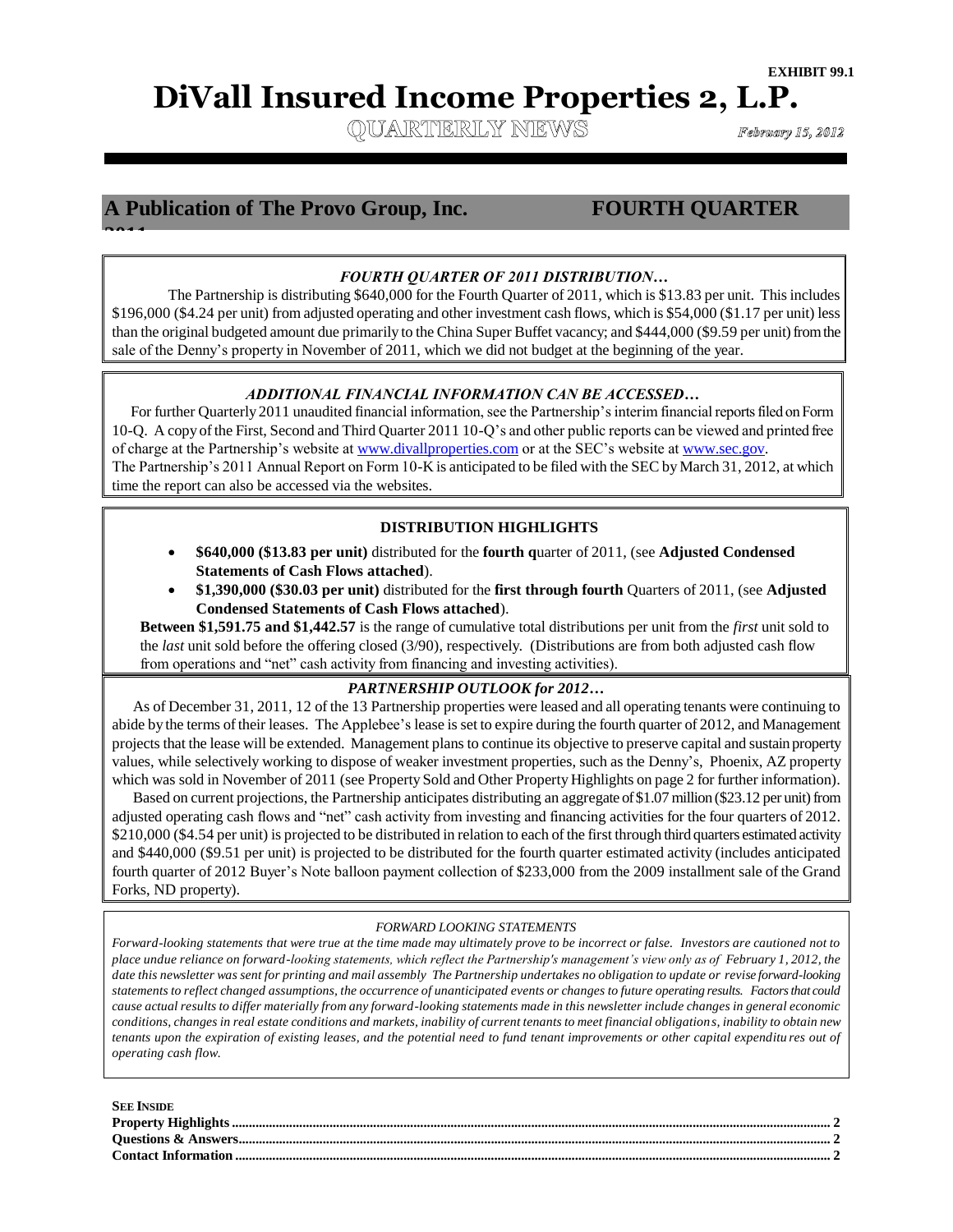#### **PROPERTY SOLD**

 **Denny's, Phoenix, AZ property sold:** Management entered into a Marketing and Agency Agreement ("Marketing and Agency Agreement") in late September of 2011 for the live sale auction of the Denny's property. The auction took place on October 18, 2011 and resulted in the sale of the Denny's property for the high bid price of \$475,000. Closing occurred on November 23, 2011, and the net cash sale proceeds of approximately \$444,000 are included with the fourth quarter of 2011 investor distributions.

#### **OTHER PROERTY HIGHTLIGHTS**

 **Vacant Phoenix, AZ property:** The property was reclassified to property held for sale during the third quarter of 2011 upon the execution of the Marketing and Agency Agreement in late September of 2011 for the live sale auction of the vacant property. The auction took place on October 18, 2011 and did not result in the sale of the property. Management continues to market the property for sale.

#### **QUESTIONS & ANSWERS**

- *When can I expect to receive my next distribution mailing?* Your distribution correspondence for the First Quarter of 2012 is scheduled to be mailed on May 15, 2012.
- *When can I expect to receive my Partnership K-1?* According to IRS regulations, Management is not required to mail K-1's until April 15<sup>th</sup>, 2012. The 2011 K-1's are projected to be mailed in March of 2012.
- *What was the estimated December 31, 2011 Net Unit Value ("NUV")?*

Management's had estimated the December 31, 2011 Net Unit Value of each interest of the Partnership to approximate \$305, as noted in the letter mailed to investors on February 15, 2012. Please note that the estimated year-end NUV should be adjusted (reduced) for any subsequent property sale(s) or applicable impairment write-downs during the following year. As with any valuation methodology, the General Partner's methodology is based upon a number of estimates and assumptions that may not be accurate or complete. Different parties with different assumptions and estimates could derive a different estimated NUV. Accordingly, with respect to the estimated NUV, the Partnership can give no assurance that:

- an investor would be able to resell his or her units at this estimated NUV;
- an investor would ultimately realize distributions per unit equal to the Partnership's estimated NUV per unit upon the liquidation of all of the Partnership's assets and settlement of its liabilities;
- the Partnership's units would trade at the estimated NUV per unit in a secondary market; or
- the methodology used to estimate the Partnership's NUV per unit would be acceptable to FINRA or under ERISA for compliance with their respective reporting requirements.

#### *How can I obtain hard copies of Quarterly and Annual Reports or other SEC filings?*

Please visit the Investor Relations page at the Partnership website at [www.divallproperties.com](http://www.divallproperties.com/) or the SEC website at [www.sec.gov](http://www.sec.gov/) to print a copy of the report(s) or contact Investor Relations.

#### *What is the meaning of the word "Insured" in the name of this investment?*

In the offering materials from the late 1980's, sponsored by the former general partners, there was a representation (but no "guarantee") that the Partnership would seek to insure rents from vacant properties. Although, there was some initial availability of very restrictive and limited (one year) insurance, that availability vanished in the early 1990's.

In other words, the former general partners were "fast and loose" with professing the concept of "Insured" and the next and final partnership they sold did not use the term in the investment's name.

#### H*ow do I have a question answered in the next Newsletter?*

Please e-mail your specific question to Diane Conley at [dconley@theprovogroup.com](mailto:dconley@theprovogroup.com) by Wednesday, April 4, 2012 or visit the Investor Relations page at [www.divallproperties.com.](http://www.divallproperties.com/)

#### *I've moved. How do I update my account registration?*

 Please mail or fax to DiVall Investor Relations a signed letter stating your new address and telephone number. Updates cannot be accepted over the telephone or via voicemail messages.

#### *If I have questions or comments, how can I reach DiVall Investor Relations?*

You can reach DiVall Investor Relations at the address and/or number(s) listed below.

#### **CONTACT INFORMATION**

| MAIL: | DiVall Investor Relations                     |      | <b>PHONE: 1-800-547-7686</b> |
|-------|-----------------------------------------------|------|------------------------------|
|       | c/o Phoenix American Financial Services, Inc. | FAX: | 1-415-485-4553               |
|       | 2401 Kerner Blvd.                             |      |                              |
|       | San Rafael, CA 94901                          |      |                              |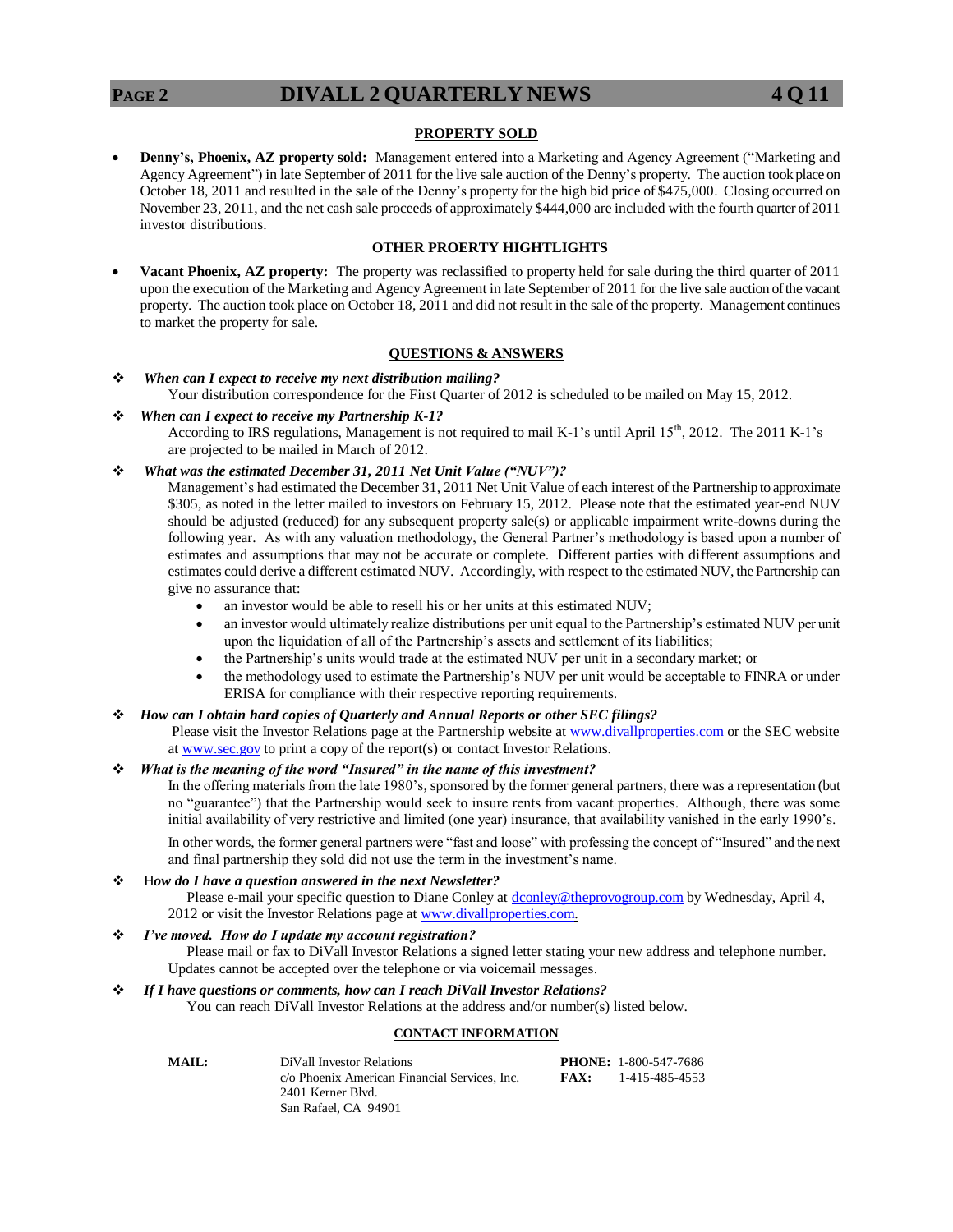#### **DIVALL INSURED INCOME PROPERTIES 2 L.P. ADJUSTED STATEMENTS OF CASH FLOWS FOR THE YEARS ENDED DECEMBER 31, 2011, 2010 and 2009**

**(Unaudited)**

| \$907,476 ***<br><b>Net Cash Flows Provided by Operating Activities</b><br>\$1,014,481<br>$\gg \gg$<br>\$964,218<br>Adjustments:<br>33.382<br>Changes in working capital (a)<br>9.375<br>73.279<br>Net Cash flows advanced from past or current cash flows (reserved for future) (b)<br>(16, 659)<br>4.025<br>(5,717)<br>Cash distributions to General Partner<br>$(3,081)$ ***<br>$(3,260)$ **<br>$(3,290)$ **<br>Net Adjusted Cash Flows Provided by Operating Activities<br>\$921,118<br>\$1,024,621<br>\$1,028,490<br>Cash Flows provided by Investing Activities<br>\$468,882<br>\$40,379<br>\$111,510<br>Total Adjusted Cash Flows Provided by Operating Activities and<br><b>Cash Flows Provided by Investing Activities</b><br>\$1,390,000<br>\$1,065,000<br>\$1,140,000<br>(1)<br>(2)<br>(3)<br>2011<br>2009<br>2010<br><b>ACTUAL</b><br><b>ACTUAL</b><br><b>ACTUAL</b><br><b>4th Quarter Cash Distribution</b><br>***<br>\$640,000<br>\$280,000<br>\$390,000<br>4th Quarter Cash Distribution per Limited Partner Unit<br>\$13.83<br>\$6.05<br>\$8.43<br><b>Date Mailed</b><br>2/15/2012<br>2/15/2011<br>2/15/2010<br>3rd Quarter Cash Distribution<br>\$230,000<br>\$275,000<br>\$245,000<br>3rd Quarter Cash Distribution per Limited Partner Unit<br>\$4.97<br>\$5.94<br>\$5.29<br><b>Date Mailed</b><br>11/15/2011<br>11/15/2010<br>11/13/2009<br>2nd Quarter Cash Distribution<br>\$265,000<br>\$305,000<br>\$275,000<br>2nd Quarter Cash Distribution per Limited Partner Unit<br>\$5.73<br>\$6.59<br>\$5.94<br><b>Date Mailed</b><br>8/15/2011<br>8/13/2010<br>8/14/2009<br><b>1st Quarter Cash Distribution</b><br>$$255,000$ *<br>$$205,000$ **<br>$$230,000$ **<br>1st Quarter Cash Distribution per Limited Partner Unit<br>\$5.51<br>\$4.43<br>\$4.97<br><b>Date Mailed</b><br>5/13/2011<br>5/14/2010<br>5/15/2009<br><b>Total Cash Distributions for 1st through 4th Quarters</b><br>\$1,390,000<br>\$1,065,000<br>\$1,140,000<br><b>Total Cash Distributions per Limited Partner unit</b><br>\$30.03<br>\$23.01<br>\$24.63 | 2011 | 2010 | 2009 |
|----------------------------------------------------------------------------------------------------------------------------------------------------------------------------------------------------------------------------------------------------------------------------------------------------------------------------------------------------------------------------------------------------------------------------------------------------------------------------------------------------------------------------------------------------------------------------------------------------------------------------------------------------------------------------------------------------------------------------------------------------------------------------------------------------------------------------------------------------------------------------------------------------------------------------------------------------------------------------------------------------------------------------------------------------------------------------------------------------------------------------------------------------------------------------------------------------------------------------------------------------------------------------------------------------------------------------------------------------------------------------------------------------------------------------------------------------------------------------------------------------------------------------------------------------------------------------------------------------------------------------------------------------------------------------------------------------------------------------------------------------------------------------------------------------------------------------------------------------------------------------------------------------------------------------------------------------------------------------------------------------------------------------------------------------|------|------|------|
|                                                                                                                                                                                                                                                                                                                                                                                                                                                                                                                                                                                                                                                                                                                                                                                                                                                                                                                                                                                                                                                                                                                                                                                                                                                                                                                                                                                                                                                                                                                                                                                                                                                                                                                                                                                                                                                                                                                                                                                                                                                    |      |      |      |
|                                                                                                                                                                                                                                                                                                                                                                                                                                                                                                                                                                                                                                                                                                                                                                                                                                                                                                                                                                                                                                                                                                                                                                                                                                                                                                                                                                                                                                                                                                                                                                                                                                                                                                                                                                                                                                                                                                                                                                                                                                                    |      |      |      |
|                                                                                                                                                                                                                                                                                                                                                                                                                                                                                                                                                                                                                                                                                                                                                                                                                                                                                                                                                                                                                                                                                                                                                                                                                                                                                                                                                                                                                                                                                                                                                                                                                                                                                                                                                                                                                                                                                                                                                                                                                                                    |      |      |      |
|                                                                                                                                                                                                                                                                                                                                                                                                                                                                                                                                                                                                                                                                                                                                                                                                                                                                                                                                                                                                                                                                                                                                                                                                                                                                                                                                                                                                                                                                                                                                                                                                                                                                                                                                                                                                                                                                                                                                                                                                                                                    |      |      |      |
|                                                                                                                                                                                                                                                                                                                                                                                                                                                                                                                                                                                                                                                                                                                                                                                                                                                                                                                                                                                                                                                                                                                                                                                                                                                                                                                                                                                                                                                                                                                                                                                                                                                                                                                                                                                                                                                                                                                                                                                                                                                    |      |      |      |
|                                                                                                                                                                                                                                                                                                                                                                                                                                                                                                                                                                                                                                                                                                                                                                                                                                                                                                                                                                                                                                                                                                                                                                                                                                                                                                                                                                                                                                                                                                                                                                                                                                                                                                                                                                                                                                                                                                                                                                                                                                                    |      |      |      |
|                                                                                                                                                                                                                                                                                                                                                                                                                                                                                                                                                                                                                                                                                                                                                                                                                                                                                                                                                                                                                                                                                                                                                                                                                                                                                                                                                                                                                                                                                                                                                                                                                                                                                                                                                                                                                                                                                                                                                                                                                                                    |      |      |      |
|                                                                                                                                                                                                                                                                                                                                                                                                                                                                                                                                                                                                                                                                                                                                                                                                                                                                                                                                                                                                                                                                                                                                                                                                                                                                                                                                                                                                                                                                                                                                                                                                                                                                                                                                                                                                                                                                                                                                                                                                                                                    |      |      |      |
|                                                                                                                                                                                                                                                                                                                                                                                                                                                                                                                                                                                                                                                                                                                                                                                                                                                                                                                                                                                                                                                                                                                                                                                                                                                                                                                                                                                                                                                                                                                                                                                                                                                                                                                                                                                                                                                                                                                                                                                                                                                    |      |      |      |
|                                                                                                                                                                                                                                                                                                                                                                                                                                                                                                                                                                                                                                                                                                                                                                                                                                                                                                                                                                                                                                                                                                                                                                                                                                                                                                                                                                                                                                                                                                                                                                                                                                                                                                                                                                                                                                                                                                                                                                                                                                                    |      |      |      |
|                                                                                                                                                                                                                                                                                                                                                                                                                                                                                                                                                                                                                                                                                                                                                                                                                                                                                                                                                                                                                                                                                                                                                                                                                                                                                                                                                                                                                                                                                                                                                                                                                                                                                                                                                                                                                                                                                                                                                                                                                                                    |      |      |      |
|                                                                                                                                                                                                                                                                                                                                                                                                                                                                                                                                                                                                                                                                                                                                                                                                                                                                                                                                                                                                                                                                                                                                                                                                                                                                                                                                                                                                                                                                                                                                                                                                                                                                                                                                                                                                                                                                                                                                                                                                                                                    |      |      |      |
|                                                                                                                                                                                                                                                                                                                                                                                                                                                                                                                                                                                                                                                                                                                                                                                                                                                                                                                                                                                                                                                                                                                                                                                                                                                                                                                                                                                                                                                                                                                                                                                                                                                                                                                                                                                                                                                                                                                                                                                                                                                    |      |      |      |
|                                                                                                                                                                                                                                                                                                                                                                                                                                                                                                                                                                                                                                                                                                                                                                                                                                                                                                                                                                                                                                                                                                                                                                                                                                                                                                                                                                                                                                                                                                                                                                                                                                                                                                                                                                                                                                                                                                                                                                                                                                                    |      |      |      |
|                                                                                                                                                                                                                                                                                                                                                                                                                                                                                                                                                                                                                                                                                                                                                                                                                                                                                                                                                                                                                                                                                                                                                                                                                                                                                                                                                                                                                                                                                                                                                                                                                                                                                                                                                                                                                                                                                                                                                                                                                                                    |      |      |      |
|                                                                                                                                                                                                                                                                                                                                                                                                                                                                                                                                                                                                                                                                                                                                                                                                                                                                                                                                                                                                                                                                                                                                                                                                                                                                                                                                                                                                                                                                                                                                                                                                                                                                                                                                                                                                                                                                                                                                                                                                                                                    |      |      |      |
|                                                                                                                                                                                                                                                                                                                                                                                                                                                                                                                                                                                                                                                                                                                                                                                                                                                                                                                                                                                                                                                                                                                                                                                                                                                                                                                                                                                                                                                                                                                                                                                                                                                                                                                                                                                                                                                                                                                                                                                                                                                    |      |      |      |
|                                                                                                                                                                                                                                                                                                                                                                                                                                                                                                                                                                                                                                                                                                                                                                                                                                                                                                                                                                                                                                                                                                                                                                                                                                                                                                                                                                                                                                                                                                                                                                                                                                                                                                                                                                                                                                                                                                                                                                                                                                                    |      |      |      |
|                                                                                                                                                                                                                                                                                                                                                                                                                                                                                                                                                                                                                                                                                                                                                                                                                                                                                                                                                                                                                                                                                                                                                                                                                                                                                                                                                                                                                                                                                                                                                                                                                                                                                                                                                                                                                                                                                                                                                                                                                                                    |      |      |      |
|                                                                                                                                                                                                                                                                                                                                                                                                                                                                                                                                                                                                                                                                                                                                                                                                                                                                                                                                                                                                                                                                                                                                                                                                                                                                                                                                                                                                                                                                                                                                                                                                                                                                                                                                                                                                                                                                                                                                                                                                                                                    |      |      |      |
|                                                                                                                                                                                                                                                                                                                                                                                                                                                                                                                                                                                                                                                                                                                                                                                                                                                                                                                                                                                                                                                                                                                                                                                                                                                                                                                                                                                                                                                                                                                                                                                                                                                                                                                                                                                                                                                                                                                                                                                                                                                    |      |      |      |
|                                                                                                                                                                                                                                                                                                                                                                                                                                                                                                                                                                                                                                                                                                                                                                                                                                                                                                                                                                                                                                                                                                                                                                                                                                                                                                                                                                                                                                                                                                                                                                                                                                                                                                                                                                                                                                                                                                                                                                                                                                                    |      |      |      |
|                                                                                                                                                                                                                                                                                                                                                                                                                                                                                                                                                                                                                                                                                                                                                                                                                                                                                                                                                                                                                                                                                                                                                                                                                                                                                                                                                                                                                                                                                                                                                                                                                                                                                                                                                                                                                                                                                                                                                                                                                                                    |      |      |      |
|                                                                                                                                                                                                                                                                                                                                                                                                                                                                                                                                                                                                                                                                                                                                                                                                                                                                                                                                                                                                                                                                                                                                                                                                                                                                                                                                                                                                                                                                                                                                                                                                                                                                                                                                                                                                                                                                                                                                                                                                                                                    |      |      |      |
|                                                                                                                                                                                                                                                                                                                                                                                                                                                                                                                                                                                                                                                                                                                                                                                                                                                                                                                                                                                                                                                                                                                                                                                                                                                                                                                                                                                                                                                                                                                                                                                                                                                                                                                                                                                                                                                                                                                                                                                                                                                    |      |      |      |
|                                                                                                                                                                                                                                                                                                                                                                                                                                                                                                                                                                                                                                                                                                                                                                                                                                                                                                                                                                                                                                                                                                                                                                                                                                                                                                                                                                                                                                                                                                                                                                                                                                                                                                                                                                                                                                                                                                                                                                                                                                                    |      |      |      |
|                                                                                                                                                                                                                                                                                                                                                                                                                                                                                                                                                                                                                                                                                                                                                                                                                                                                                                                                                                                                                                                                                                                                                                                                                                                                                                                                                                                                                                                                                                                                                                                                                                                                                                                                                                                                                                                                                                                                                                                                                                                    |      |      |      |
|                                                                                                                                                                                                                                                                                                                                                                                                                                                                                                                                                                                                                                                                                                                                                                                                                                                                                                                                                                                                                                                                                                                                                                                                                                                                                                                                                                                                                                                                                                                                                                                                                                                                                                                                                                                                                                                                                                                                                                                                                                                    |      |      |      |
|                                                                                                                                                                                                                                                                                                                                                                                                                                                                                                                                                                                                                                                                                                                                                                                                                                                                                                                                                                                                                                                                                                                                                                                                                                                                                                                                                                                                                                                                                                                                                                                                                                                                                                                                                                                                                                                                                                                                                                                                                                                    |      |      |      |
|                                                                                                                                                                                                                                                                                                                                                                                                                                                                                                                                                                                                                                                                                                                                                                                                                                                                                                                                                                                                                                                                                                                                                                                                                                                                                                                                                                                                                                                                                                                                                                                                                                                                                                                                                                                                                                                                                                                                                                                                                                                    |      |      |      |
|                                                                                                                                                                                                                                                                                                                                                                                                                                                                                                                                                                                                                                                                                                                                                                                                                                                                                                                                                                                                                                                                                                                                                                                                                                                                                                                                                                                                                                                                                                                                                                                                                                                                                                                                                                                                                                                                                                                                                                                                                                                    |      |      |      |
| Number of outstanding Limited Partner units*<br>46,280.30<br>46.280.30<br>46,280.30                                                                                                                                                                                                                                                                                                                                                                                                                                                                                                                                                                                                                                                                                                                                                                                                                                                                                                                                                                                                                                                                                                                                                                                                                                                                                                                                                                                                                                                                                                                                                                                                                                                                                                                                                                                                                                                                                                                                                                |      |      |      |

(1) Each quarter's distributions includes the Buyer's Note receivable payments related to the 2009 installment sale of the Panda Buffet, Grand Forks, ND property.

The 4th quarter distribution also includes the \$444,000 in net sale proceeds from the November of 2011 sale of the Denny's, Phoenix , AZ property.

(2) Each quarter's distributions includes the Buyer's Note receivable payments related to the 2009 installment sale of the Panda Buffet, Grand Forks, ND property.

(3) 4th quarter distribution includes the initial net sale installment proceeds from the sale of the Panda Buffet, Grand Forks, ND property.

As reported in applicable Annual Report filed on 10-K with the SEC

\*\* As reported in applicable Quarterly Report filed on 10-Q with the SEC

\*\*\* Unaudited preliminary information. Annual report filed on 10-K yet to be filed with the SEC

- (a) Timing differences arising from the payment of certain liabilities in a period other than that in which the expense is recognized in determining net income may distort the actual cash flow that operations generate. Therefore, Management adjusts the Partnership's GAAP cash flow provided by operations to record such amounts in the period in which the liability was actually incurred and reserved for payment.
- (b) As deemed necessary, Management adjusts the Partnership's GAAP cash flow provided by operations for cash flows advanced from past cash flows or current cash flows reserved for future distributions to allow the Partnership to operate normally.

#### **Non-GAAP Financial Disclosure**

 Adjusted cash flow provided by operating activities is a non-GAAP financial measure that represents cash flow provided by operating activities on a GAAP basis adjusted for certain timing differences and cash flow advances (deferrals) as described above. Management believes that adjusted cash flow from operating activities is a useful supplemental measure for assessing the cash flow generated from the Partnership's period and is used in evaluating quarterly cash distributions to limited partners. Adjusted cash flow from operating activities should not be considered as an alternative for cash flow from operating activities computed on a GAAP basis as a measure of our liquidity.